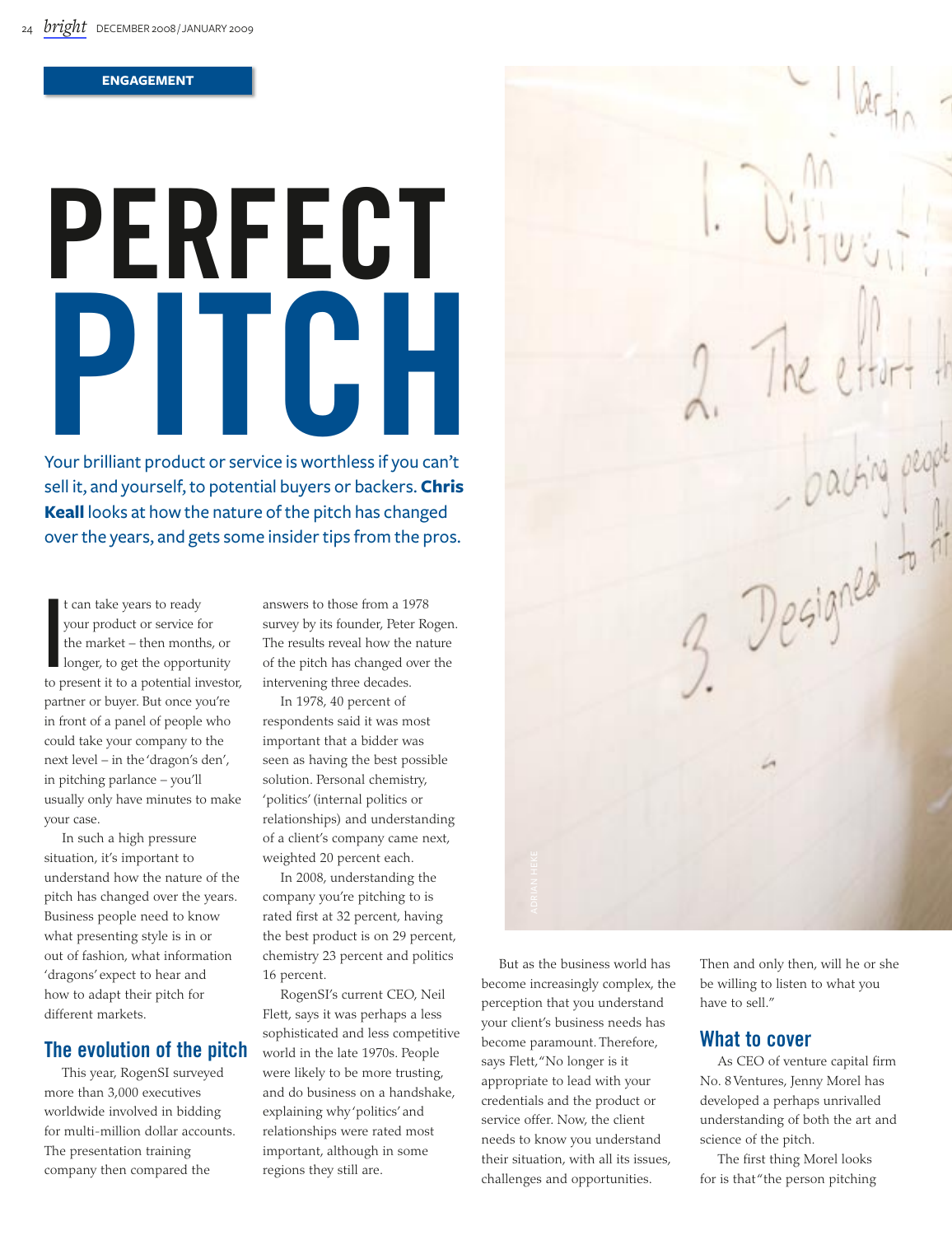

understands that they are pitching to me for investment. That is, they are focused on what *I* need from this: good return with managed risk. This is sometimes called 'the hook', and it's what gets me listening."

A clear business propositionfocused pitch could follow this template, says Morel:

- 1. This is the product/service
- 2. For which there is a large

market (quantify)

- 3. Which we can enter by … 4. And we will win in this market because … (talk
- about competitors) 5. And our advantage is
- sustainable because …. (IP, management team, market knowledge etc)
- 6. This is our business plan for how to execute this market opportunity, setting out who

will do what and how much this will cost (the budget)

7. These are the people who will make this happen.

"There's more detail that we look at in due diligence," says Morel. "But if someone can get this summary across to us in their pitch, we will be engaged."

If you're after an opportunity to scrub up your pitch in a tough but friendly environment,

Morel also organises the annual entrepreneurs pow-wow Morgo (www.morgo.co.nz), which includes a pitching competition modelled after the TV show *Dragons' Den*.

### **What not to do**

**The war story:** One of the worst pitches Morel had heard came from "A CEO who spent 80 percent of his pitch time telling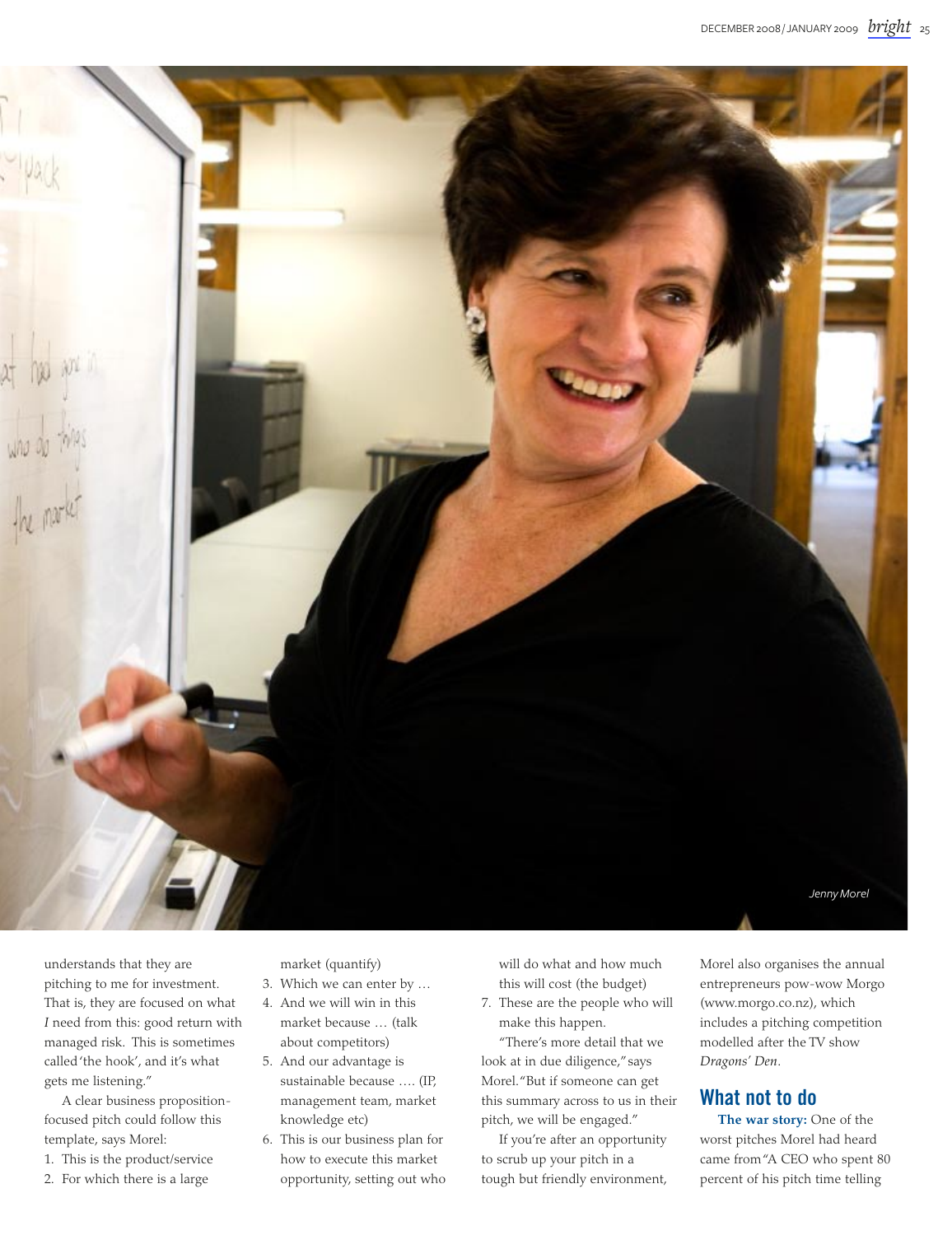us about his company's history and how hard it had all been." He should have saved the sob story. The only message Morel took from it was that his people were not good at executing. "Investors want to talk about where you're going to go together in the future," she says. "The past is only interesting as a reflection on the people you're partnering with."

**The mystery pitch:** Another strategy that gets Morel's goat up is "The mystery pitch. This is a really bad one. What they have is so secret that they cannot tell me what it is. But they still want to take lots of my time skirting around it. In my early days in venture capital, I once let somebody go for an hour on this. When finally revealed, the proposed product was as absurd as this approach makes you expect. I wouldn't let one of these go more than 10 minutes now, and I would be pretty alienated by the end of 10 minutes. This ignores the first rule of pitching: think of the viewpoint of the person you are pitching to."

**The price-focused:** Morel's third clanger is a failure to establish a point of difference. "A company's pitch started really well. They established the market need (what was wrong with the current offering) and how much better their product is for the customer than the incumbent technology. They also validating themselves by mentioning a wellknown company they are selling alongside. I was engaged. Then I asked why choose their company rather than one of say 50 others in the world developing similar technology and their pitch fell apart. The only answer he could give was that they were cheaper – not convincing as a sustainable competitive advantage."

#### **The wishful thinker:** For

TradeMe director and Xero founder Rod Drury, his most frequently encountered sin is exaggeration – and he reckons you'll get caught out every time. He recalls a time he asked a pitcher how many staff he had.

"Nine," came the reply. Drury sensed some wishful thinking (correctly; the actual answer was six). "Name them," he asked.

**"No longer is it appropriate to lead with your credentials and the product or service offer. Now, the client needs to know you understand their situation, with all its issues, challenges and opportunities. Then and only then, will he or she be willing to listen to what you have to sell."**

**The dreamer:** "Someone saying, 'I have this idea for a new product and I'd like to talk through with you how we could turn it into a business' is unlikely to be of interest unless the idea is stunningly compelling because of the individual's market knowledge or some core IP,"

says Morel. "We need to see a business proposition."

Compelling IP can overcome the odds, however. For example, No. 8 has invested in the Martin JetPack, the Jetsons-esque creation of Christchurch inventor Glen Martin, because his product worked in a demonstration, and was so unique (and, importantly, patentable, as Morel established after a legal search). The fact that Martin was a person she thought she could work with also helped, says Morel, along with his ready acceptance

that others with more business experience would have to drive his company. The Martin JetPack received worldwide coverage after it was flown at the OshKosh airshow in the US during July.

### **Life on the pitch**

A key issue, especially if you're a start-up, is deciding how much of your time to budget for pitching. A lot, says Rod Drury. "As the founder, pitching is going to be a third to half of your time."

Drury practices what he preaches. When bright <ital> caught up with him during September and October, he was variously in Wellington, Sydney, San Jose and London, pitching Xero to potential partners including Telecom New Zealand (successfully, as it turned out; Xero is now part of Telecom's small business hub website

# **Avoiding death by PowerPoint**

Asthe CEO of a successful dot.comera start-up, AfterMail, a director of TradeMe and founder of financialsoftware company Xero – currently pushing into Australia and the UK - Rod Drury has more experience than most New Zealand business people at making, or hearing, a pitch.

His key advice: get to the point, and don't do it with slides. PowerPoint has become passé. "You always need to be unexpected and stand out from the crowd. Iwould never do a PowerPoint pitch, for example.Hand themout a copy of something if you like but tell some stories and get them engaged."

Presentation pros say if you must have slides, keep it to three or less to avoid

'Death by PowerPoint'. Better, follow Drury's hand-out advice, says

RogenSi's Rosmary Hulme.

But even assuming you're directly pitching to a potential client - not wading through formulaic slides, make it snappy. "Get to demo as fast as you can. It's all theory until they see something," says Drury.

If you do want to inject some multimedia, forget slides. Take it up a gear. No. 8 Ventures CEO Jenny Morel says one of the best pitches she's received over the past year was from Aaron Ridgeway, CEO of Datasquirt, a Wellington company that specialises in txt-based services. "Aaron opened with a short video that explained his product offering really well. So, within two minutes we all understood his core business proposition and he could then expand on how he planned to build out the company."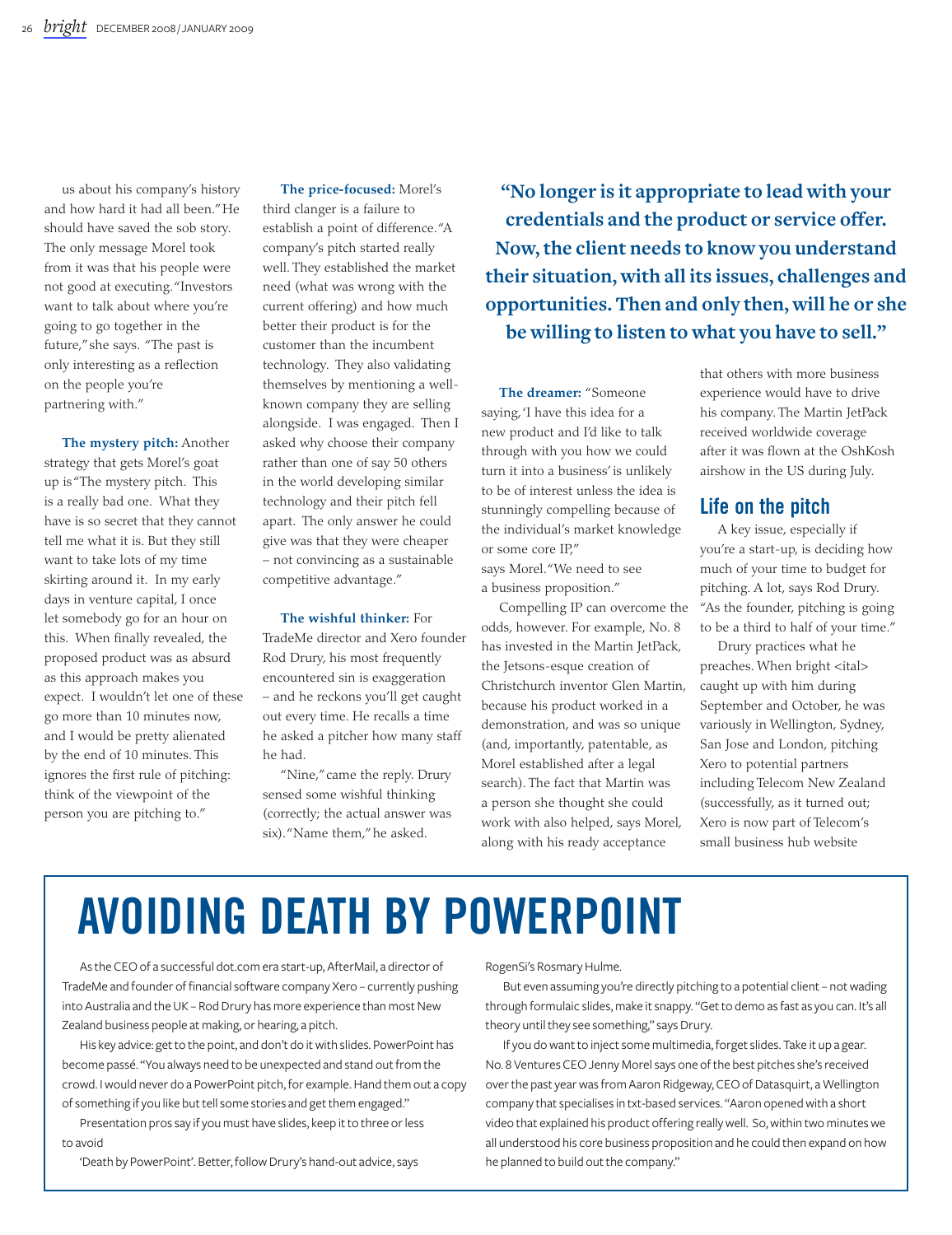

lineup), various trading banks (his unorthodox path to the local market) and Microsoft.

The trick is to keep things ticking over back at the mill. "Ensure you have the team to keep building the product or service while you're out doing the schmoozing," says Drury.

In terms of how much time you spend creating your pitch per se, "It could be five minutes or it could be three months," says Morel. The better you understand your business proposition, the faster the words will come to you.

### **Cost of the pitch**

In its 2008 survey, RogenSI also asked about the cost of preparing a pitch. Over the past 10 years, it had risen across the board, with 65 percent of respondents saying it had had increased by at least half. "There is no doubt that pitching costs more today," Flett says. "The mere fact that competition is far stronger in both quality and numbers means that

to win you need to invest more time and resources."

Asked how much they would spend to win business that contributed \$5 million to their profit, 25 percent of RogenSi's 2008 survey group responded they would spend less than \$20,000; 22 percent said up to \$50,000; 13 percent said they would invest up to \$100,000 and the same percentage said up to \$200,000. Thirteen percent said they would invest up to half a million or more. Echoing Drury, Flett also warns of the opportunity cost of neglecting your current business.

### **Lost in translation**

When you pitch offshore, it's important to customise your spiel to the local audience – and to know the substance, and style, that's expected in any given country, or region. "A pitch always has to be matched to who you are pitching to – their age, their culture, what exactly it is

**"Investors want to talk about where you're going to go together in the future. The past is only interesting as a reflection on the people you're partnering with."**

you are pitching," says Morel.

Beware of local nuances, too. "In the US, a pitch absolutely has to be short and to the point and you need to oversell slightly – it's expected," says Morel. "I've been told that Americans always discount by 50 percent what you claim for your product. Kiwis always undersell themselves by 50 percent, so an American is going to believe you have 25 percent of what you actually have."

And while a Kiwi approach might help you stand out, it pays to carefully plan your moments of spontaneous authenticity. "You need to understand convention in each market – even if you are going to break convention by using your New Zealand-ness,"

says Drury.

"Status is more important in other markets so make sure you do your research on who you are talking to," Drury adds. "You can subtly show your respect for a person's status by dropping knowledge of their past business achievements into your pitch."

Dave Bamford, the founding director of boutique consultancy TRC (Tourism Resource Consultancy) has more than 30 years experience through Asia and the Pacific.

Operating around China, India, Indonesia and Vietnam, Bamford has noticed big changes in the past 15 years. "Businesses processes have been tightened